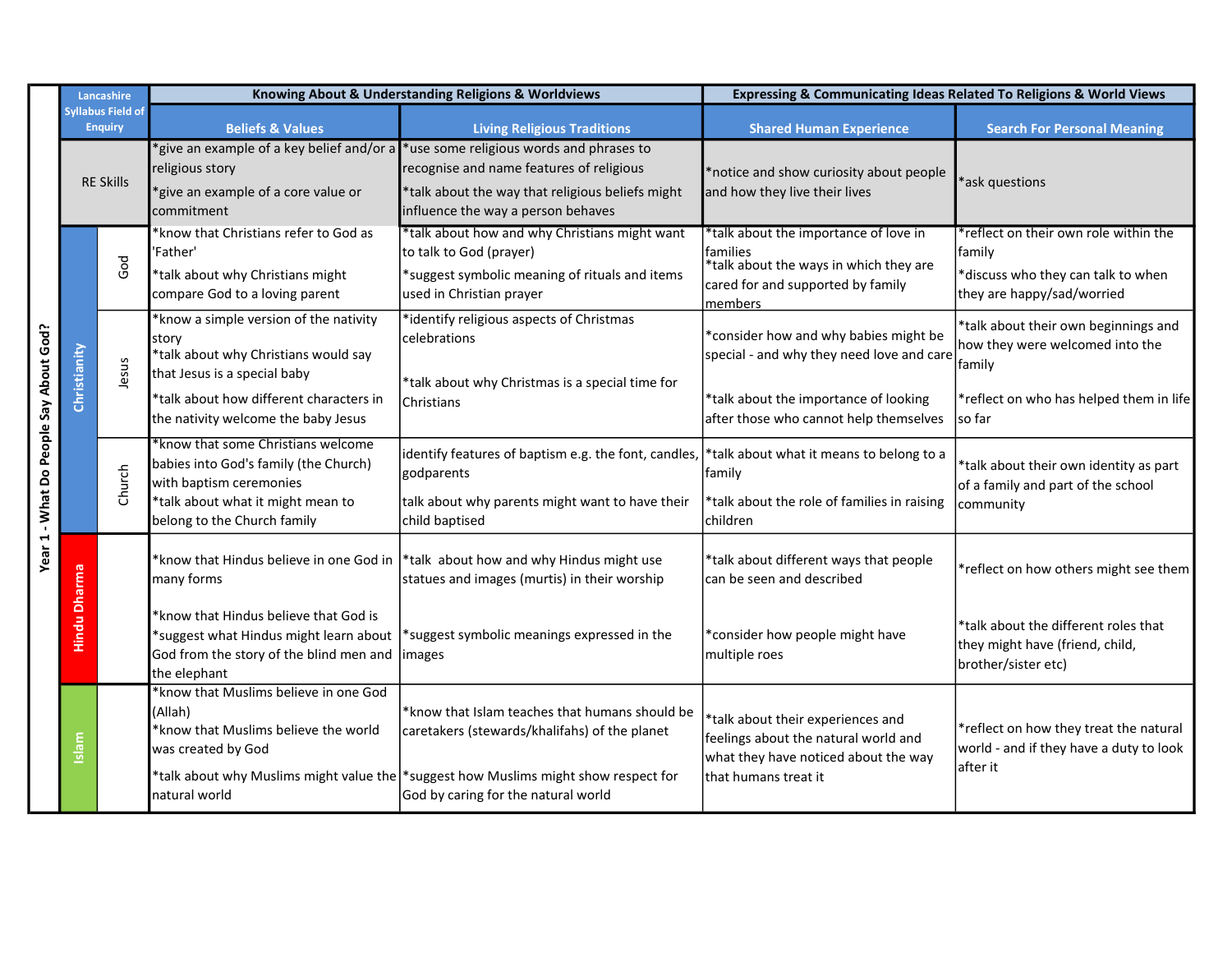|                                                              |              | ancashire Syllabu:      | Knowing About & Understanding Religions & Worldviews                                                 |                                                                                                                                                                                           | Expressing & Communicating Ideas Related To Religions & World Views                                                                   |                                                                                                                                     |
|--------------------------------------------------------------|--------------|-------------------------|------------------------------------------------------------------------------------------------------|-------------------------------------------------------------------------------------------------------------------------------------------------------------------------------------------|---------------------------------------------------------------------------------------------------------------------------------------|-------------------------------------------------------------------------------------------------------------------------------------|
|                                                              |              | <b>Field of Enquiry</b> | <b>Beliefs &amp; Values</b>                                                                          | <b>Living Religious Traditions</b>                                                                                                                                                        | <b>Shared Human Experience</b>                                                                                                        | <b>Search For Personal Meaning</b>                                                                                                  |
|                                                              |              | <b>RE Skills</b>        | retell and suggest meanings for religious stories<br>and/or beliefs                                  | *identify and describe how religion is expressed in<br>different ways                                                                                                                     | identify things that influence a person's sense of                                                                                    | ask relevant questions                                                                                                              |
|                                                              |              |                         | 'use some religious words and phrases when talking<br>about beliefs and values                       | *suggest the symbolic meaning of imagery and<br>actions                                                                                                                                   | identity or belonging                                                                                                                 | *talk about their own identity and values                                                                                           |
| Year 2 - How do we respond to the things that really matter? |              |                         | *retell (simply) the Genesis I story of creation                                                     | *suggest ways that Christians might express their<br>concern about the natural world                                                                                                      | *identify ways in which humans use (and abuse) the<br>natural world                                                                   | *reflect on their own use of the world's resources                                                                                  |
|                                                              |              | God                     | 'suggest why Christians might mean to belong to the<br>Church family                                 | *describe how and why Christians might thank God<br>for creation at Harvest festivals                                                                                                     | *talk about why our planet should matter to all humans -<br>and how this should influence our behaviour                               | *ask questions about what they can do to show that they<br>care about the world                                                     |
|                                                              |              |                         | *suggest what Christians might mean when they refer<br>to Jesus as 'the Light of the world'          | *identify ways in which Christians might use light as<br>part of their Christmas celebrations (advent candles,<br>candle-light carol services, Christingle) - and the<br>symbolic meaning | identify different ways that humans use light                                                                                         | *ask questions about the value of sources of light in their<br>own lives                                                            |
|                                                              | Christianity | Jesus                   | *talk about the different titles that might be given to<br>Jesus - Christ/Messiah/Saviour/Son of God | *talk about the different ways that Christians<br>celebrate Christmas                                                                                                                     | *discuss the importance of light - as a source of comfort,<br>security and hope<br>*talk about how light might be an important symbol | *talk about the people who provide comfort, security and<br>ope for them<br>*suggest ways in which they might be a light for others |
|                                                              |              |                         | *suggest beliefs and values that might unite the<br>Christian community                              | *identify symbols (images and actions) used in<br>Christian worship                                                                                                                       | *identify signs and symbols in the world around them                                                                                  | *ask thoughtful questions about signs and symbols                                                                                   |
|                                                              |              | Church                  | *talk about why some Christians might think it is<br>important to come together to worship God       | *talk about how and why symbols might be used in<br>Christianity<br>*Identify and describe features of a church                                                                           | *talk about the school logo - what values it might<br>represent and how it might unite the school community                           | *talk about communities that they belong to - and how they<br>show their commitment to these communities                            |
|                                                              |              |                         | *know that Hindus believe in one God (Brahman) who<br>can be worshipped in many forms                | *know that Hindus might worship at a Mandir and/or<br>the home shrine                                                                                                                     | talk about the qualities that make some people special                                                                                | *talk about who is special to them and why                                                                                          |
|                                                              |              |                         | *know that these forms (the deities) have different<br>qualities and are portrayed in different ways | suggest why worship in the home might be*<br>important                                                                                                                                    | *identify ways in which humans show their gratitude to                                                                                | *reflect on who they should be grateful to and how they                                                                             |
|                                                              |              |                         | *suggest why Hindus might believe that it is<br>important to show devotion to the deities            | *describe the meaning and symbolism of items used<br>in worship (e.g. arti lamp, items on the puja tray)                                                                                  | the people who matter in their lives                                                                                                  | might show this in words and actions                                                                                                |
|                                                              |              |                         | suggest why Muslims believe that it is important to<br>respect God                                   | *identify that Islamic beliefs about God motivate most<br>Muslims to pray on a regular basis                                                                                              | *talk about the ways in which shared rituals might unite<br>communities (make links with the way that the Islamic                     | talk about the things they do on a regular basis as a sign of                                                                       |
|                                                              |              |                         | **talk about why Muslims would want to show their<br>gratitude to God                                | *describe the rituals of Islamic prayer (salah),<br>including wudhu and use of a prayer mat                                                                                               | community - the Ummah - is united by prayer)                                                                                          | their commitment and belonging                                                                                                      |
|                                                              |              |                         | *know that submission to God is an important aspect<br>of Islamic faith                              | *suggest how making time for the five daily prayers is<br>an act of submission                                                                                                            | *identify ways in which humans show their gratitude                                                                                   | reflect on who they should be grateful to and how they<br>might show this                                                           |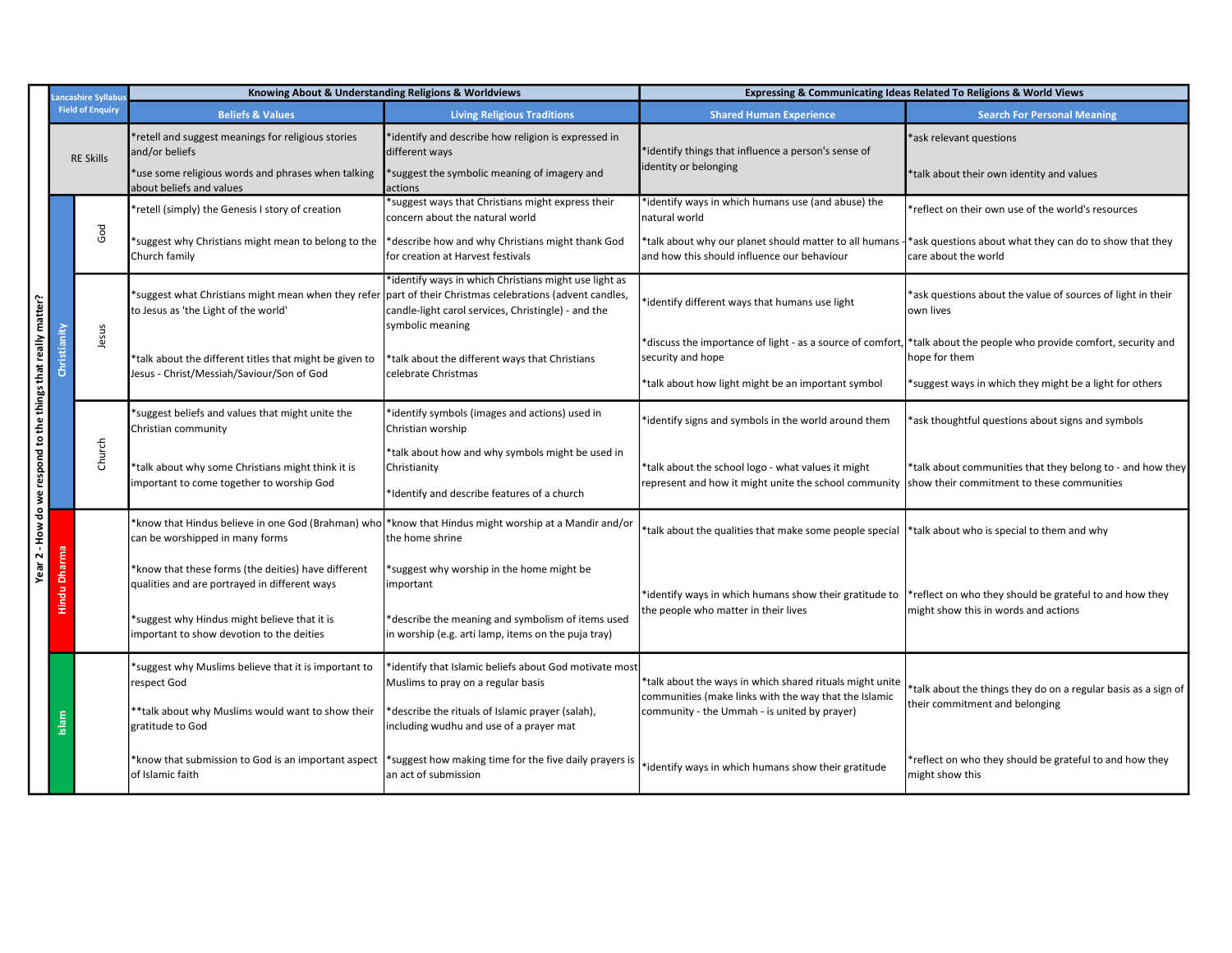|                   | Lancashire                          | Knowing About & Understanding Religions & Worldviews                                                                                                                                                                                                                      |                                                                                                                                                                                                                                                                                                                                      | Expressing & Communicating Ideas Related To Religions & World Views                                                                                              |                                                                                                                                                                                           |
|-------------------|-------------------------------------|---------------------------------------------------------------------------------------------------------------------------------------------------------------------------------------------------------------------------------------------------------------------------|--------------------------------------------------------------------------------------------------------------------------------------------------------------------------------------------------------------------------------------------------------------------------------------------------------------------------------------|------------------------------------------------------------------------------------------------------------------------------------------------------------------|-------------------------------------------------------------------------------------------------------------------------------------------------------------------------------------------|
|                   | <b>Syllabus Field</b><br>of Enquiry | <b>Beliefs &amp; Values</b>                                                                                                                                                                                                                                               | <b>Living Religious Traditions</b>                                                                                                                                                                                                                                                                                                   | <b>Shared Human Experience</b>                                                                                                                                   | Search For Personal Meaning                                                                                                                                                               |
|                   | <b>RE Skills</b>                    | *show awareness of similarities in religions<br>"identity beliets and values contained within a<br>storv/teachina<br>*identify the impact religion has on a believer                                                                                                      | identify how religion is expressed in different'<br>ways<br>*use religious terms to describe how people<br>might express their beliefs                                                                                                                                                                                               | *describe how some people, events and sources<br>of wisdom have influenced and inspired others                                                                   | *in relation to matters of right and wrong,<br>recognise their own and others' values<br>*discuss own questions and responses related to<br>the question 'who should we follow - and why? |
|                   | God                                 | 'Know that the Abrahamic faiths believe in<br>prophets (and that many of these are shared<br>across the three religions<br>*identify Christian beliefs and values contained<br>within stories of the prophets (e.g. Noah,                                                 | *identify Christians who might be described as<br>people who listened to and followed God<br>*describe how and why some Christians might                                                                                                                                                                                             | *identify inspirational people/role models for<br>the world today                                                                                                | *discuss who makes a good role model and why                                                                                                                                              |
|                   |                                     | Abraham, Moses, Jonah)<br>*suggest why these prophets chose to listen to<br>and follow God                                                                                                                                                                                | devote their lives to serving God<br>*talk about what is meant by a sense of<br>vocation                                                                                                                                                                                                                                             | *describe the qualities that inspirational people<br>might have                                                                                                  | *raise and discuss questions about following others<br>including both positive and negative responses                                                                                     |
|                   |                                     | *know what is meant by discipleship                                                                                                                                                                                                                                       | *describe how and why Christians might try to<br>flow the example of Jesus through mission and  *talk about what it means to have charisma<br>charity work                                                                                                                                                                           |                                                                                                                                                                  | *reflect on their own leadership abilities                                                                                                                                                |
| Should We Follow? | Christianity<br>Jesus               | *know about the people who became disciples of<br>Jesus - and suggest why these people decided<br>to follow Jesus<br>*identity beliets and values within religious<br>teachings (e.g. 'Follow me and I will make you<br>fishers of men' - Matt 4:)                        | *describe the work of one Christian<br>organisation that aims to help people, and how<br>this work is an expression of their Christian<br>beliefs                                                                                                                                                                                    | *describe what makes a good leader and why<br>people might want to follow him/her<br>*discuss what motivates people to want to make<br>a difference              | *discuss their own desires to make a difference in<br>the world/in their communities                                                                                                      |
|                   |                                     | *know what Christians mean by the Holy Spirit<br>*suggest how belief in the Holy Spirit as God's                                                                                                                                                                          | identify how beliefs about the Holy Spirit'<br> might influence forms of worships in a range of<br>Christian denominations                                                                                                                                                                                                           | describe aspects of being human that we<br>should be proud of                                                                                                    | discuss their own sense of value and what is'<br>good/unique about being them                                                                                                             |
| Nho<br>w<br>Year  | Church                              | presence in the world might have an impact on<br>individuals and communities<br>*identify Christian values exemplified in the<br>gift of the Spirit                                                                                                                       | *describe why some Christians might take part<br>in a procession of witness                                                                                                                                                                                                                                                          | *describe how and why Pentecost is celebrated  *discuss what it means to be a successful human<br>and the different measures of success that<br>might be applied | *reflect on the people that they value in their lives<br>and how they show their appreciation                                                                                             |
| Hindu             |                                     | *develop an understanding of the importance of<br>duty and commitment to many religions                                                                                                                                                                                   | *describe how and why Hindus might celebrate<br>Raksha Bandhan                                                                                                                                                                                                                                                                       | *identify sources of authority and inspiration                                                                                                                   | *reflect on their own duties - to themselves, to<br>their families, to their communities                                                                                                  |
|                   | Dhar                                | *know that flowing dharma (religious duty) is an<br>important part of Hindu life<br>*suggest the impact of belief in dharma,<br>particularly the belief that there are three<br>'debts' - duty owed to God/the deities, duty<br>owed to teachers, and duty owed to family | *identify aspects of the celebration which<br>remind Hindus of their dharma<br>identity religious teachings contained within a<br>Hindu story - and suggest how these stories<br>might be used to teach Hindu children about<br>dharma (e.g. What teachings about duty to<br>family are expressed in the story of Rama and<br>(Sita2 | $\star$ consider what our 'duties' as human beings are $\vert\star$ discuss who or what they follow - and why                                                    |                                                                                                                                                                                           |
|                   |                                     | *develop an understanding of the importance of<br>founders and leaders for religious communities<br>*identify Islamic beliefs and values contained<br>within the story of the life of Prophet<br>Muhammad (pbuh)                                                          | *describe and give reasons for the Islamic<br>practice of Zakah                                                                                                                                                                                                                                                                      | *identify characteristics of a good role model                                                                                                                   | *reflect on their own aspirations for themselves<br>and others                                                                                                                            |
|                   |                                     | *describe how a Muslim might try to follow the<br>teachings and example of the Prophet<br>Muhammad (pbuh)                                                                                                                                                                 | suggest why charity might be important to a<br>Muslim - and the different ways that a Muslim<br>might try to be charitable                                                                                                                                                                                                           | *discuss how good role models can have a<br>positive impact on individuals, communities and<br>societies                                                         | *ask questions and suggest answers about how they<br>can try to make the world a better place                                                                                             |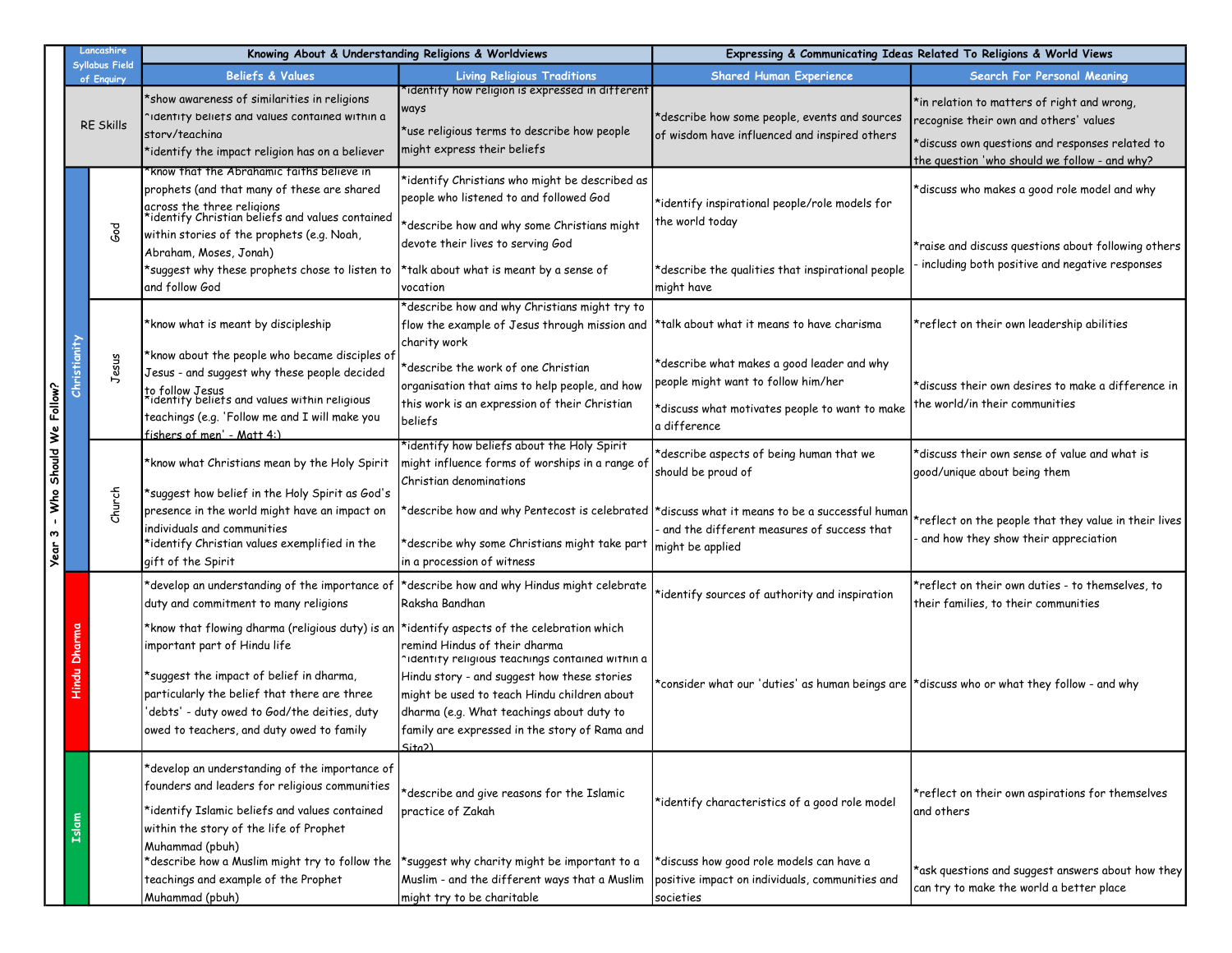|                                 |              | Lancashire                   | Knowing About & Understanding Religions & Worldviews                                                                                                                                                                            |                                                                                                                                                               | Expressing & Communicating Ideas Related To Religions & World Views                                                                                                       |                                                                                                                                |
|---------------------------------|--------------|------------------------------|---------------------------------------------------------------------------------------------------------------------------------------------------------------------------------------------------------------------------------|---------------------------------------------------------------------------------------------------------------------------------------------------------------|---------------------------------------------------------------------------------------------------------------------------------------------------------------------------|--------------------------------------------------------------------------------------------------------------------------------|
|                                 |              | Syllabus Field<br>of Enquiry | <b>Beliefs &amp; Values</b>                                                                                                                                                                                                     | <b>Living Religious Traditions</b>                                                                                                                            | <b>Shared Human Experience</b>                                                                                                                                            | Search For Personal Meaning                                                                                                    |
|                                 |              | <b>RE Skills</b>             | *describe what a believe might learn from a<br>religious teaching/story<br>*make links between ideas about morality and<br>sources of authority                                                                                 | describe the impact religion has on believers'<br>lives<br>explain the deeper meaning and symbolism for*<br>specific religious practices                      | *consider the range of beliefs, values and<br>lifestyles that exist in society<br>*discuss how people make decisions about how to and authority<br>live their lives       | *reflect on their own personal sources of wisdom                                                                               |
|                                 |              | $\epsilon$ od                | *explore different Christian beliefs about the<br>Bible as the word of God<br>*explain why the Bible can be described as a<br>library and give examples of the different types *explain why Christians might also look to other | *explain why Christians might have different<br>views about how to interpret and apply the<br><b>Bible</b>                                                    | *discuss why people might have different view<br>about what is right and wrong - and where these<br>views might come from<br>*describe the different sources of authority | *reflect on their own understanding of morality and<br>where it comes from                                                     |
|                                 |              |                              | of writings found in the Bible<br>*describe why some Christians might view the<br>Bible as an important source of authority and<br>moral guidance                                                                               | sources of authority when making decisions<br>about how to live (e.g. church leaders, prayer,<br>conscience)                                                  | that humans might look to when making decisions<br>about how to live their lives                                                                                          | *raise questions and discuss responses to different<br>ideas about how to live well                                            |
|                                 |              |                              | *retell the story of Jesus in the wilderness                                                                                                                                                                                    | *describe what a Christian might do during<br>Lent and why                                                                                                    | *consider differing attitudes and responses to<br>the concepts of sacrifice (both positive and<br>negative)                                                               | *give examples of acts of sacrifice that have been<br>done for them                                                            |
|                                 | Christianity | Jesus                        | *identify Christian beliefs about Jesus<br>reflected in this story                                                                                                                                                              | *explain what is meant by sacrificial love -<br>agapé - and give examples of how Christians<br>might do this<br>*discuss Christians who have been examples of | *discuss why some people are willing to make<br>sacrifices for people they love                                                                                           | *discuss who or what they would be prepared to<br>make sacrifices for                                                          |
| - How should we live our lives? |              |                              | *suggest why sacrifice might be an important<br>Christian value (linked to beliefs and teachings<br>about Jesus)                                                                                                                | sacrificial love (e.g. Martin Luther King, Oscar<br>Romero) and how they were motivated by their<br>faith                                                     | a sacrifice for someone they don't even know                                                                                                                              | discuss why some people may be willing to make  *consider the value of sacrifice - as an expression*<br>of love and commitment |
|                                 |              |                              | *retell some of the main parables of Jesus                                                                                                                                                                                      | *describe and explain (with examples) Christiar<br>attitudes about how to treat others                                                                        | *explain (with example) how and why people<br>might use stories to pass on wisdom and<br>guidance                                                                         | *discuss examples of wisdom and guidance that<br>they have learnt from stories                                                 |
| 4<br>Year                       |              | Church                       | *explain how and why these might be an<br>important source of guidance for Christians<br>*suggest ways that Christians might put these<br>teachings into action in the 21st century                                             | *explain the importance of love for all (agapé)<br>as part of Christian life, and the ways that this<br>might be expressed                                    | *discuss how and why fables might be an<br>important aspect of human history and culture                                                                                  | *consider what messages/words of wisdom they<br>would want to pass on to future generations - and<br>how they would do this    |
|                                 |              |                              | explore teachings about good and evil in the*<br>story of Rama and Sita<br>*describe what moral guidance Hindus might                                                                                                           | tuse subject-specific language to describe how<br>and why Hindus celebrate Diwali                                                                             | discuss (with relevant examples) the*<br>importance of the belief that good overcomes<br>evil                                                                             | *reflect on their own concept of 'goodness'                                                                                    |
|                                 |              |                              | gain from the story of Rama and Sita<br>*make links between the actions of Rama and<br>the belief that he is an avatar of Vishnu,<br>appearing on Earth to destroy evil and uphold<br>dharma (religious duty)                   | *explain the importance of light in the Diwali<br>celebrations, and how this is a symbol of good<br>overcoming evil                                           | *suggest people, words or stories that might be<br>inspiring when trying to overcome difficulties in<br>life                                                              | *discuss what gives them hope during difficult<br>times                                                                        |
|                                 |              |                              | *explore Islamic teaching about Ramadan from<br>the Qur'an                                                                                                                                                                      | *use subject-specific language to describe how<br>and why Muslims fast at Ramadan                                                                             | *discuss (with relevant examples) the<br>importance of showing commitment to a belief,                                                                                    | *reflect on their own beliefs, values and                                                                                      |
|                                 | Islam        |                              | *make links between Islamic values and the                                                                                                                                                                                      | *explain the importance of Ramadan in the<br>context of the Five Pillars of Islam                                                                             | value or community                                                                                                                                                        | commitments                                                                                                                    |
|                                 |              |                              | beliefs explored so far in their study of Islam                                                                                                                                                                                 | *consider the impact that fasting might have<br>on individuals, families and communities                                                                      | *consider the role of sacrifice within religion<br>and communities                                                                                                        | *consider and discuss how they demonstrate their<br>personal commitments                                                       |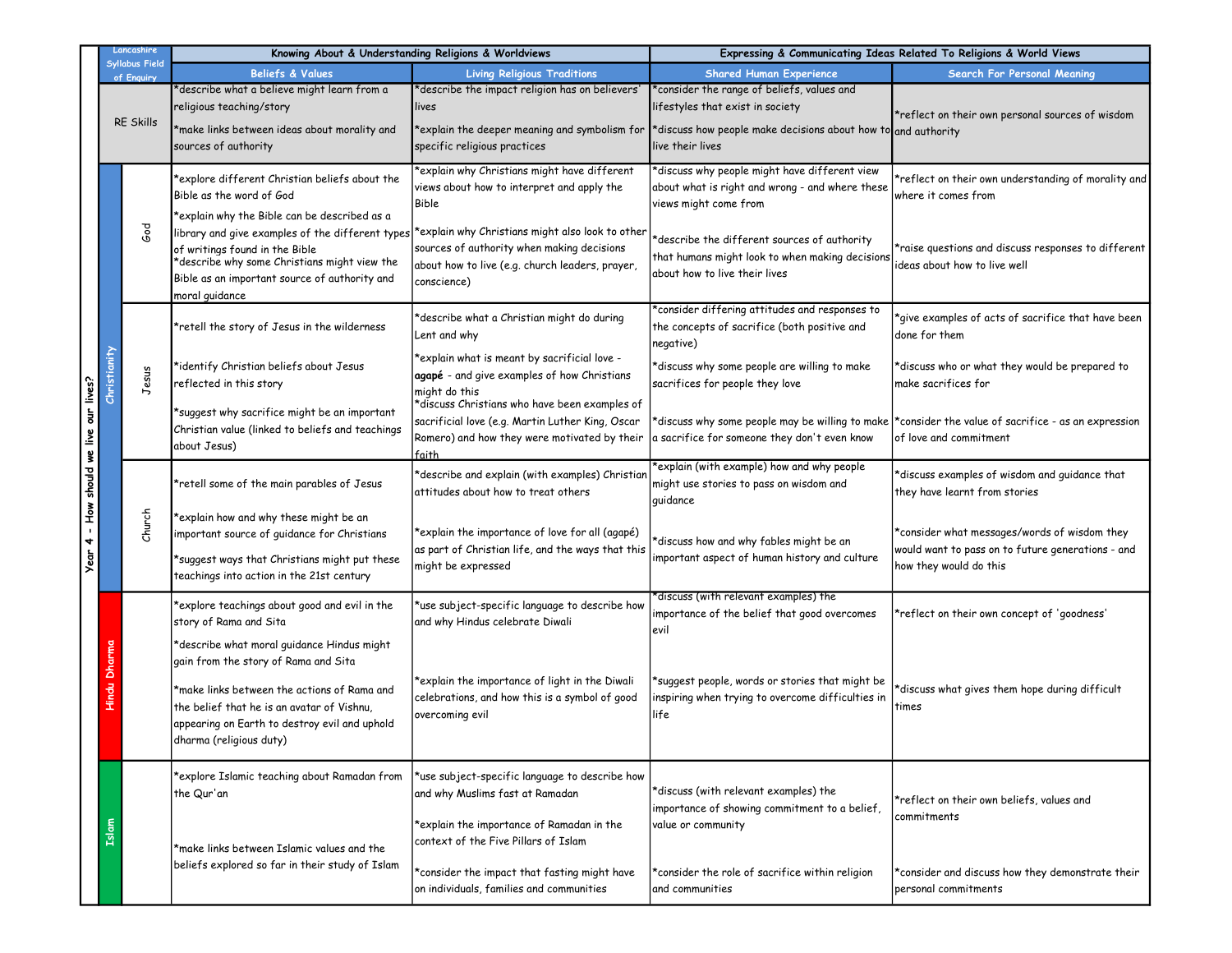|                                                                  |                          | Lancashire                         | Knowing About & Understanding Religions & Worldviews                                                                             |                                                                                                                                                                              | Expressing & Communicating Ideas Related To Religions & World Views                                                                                  |                                                                                                                                                            |
|------------------------------------------------------------------|--------------------------|------------------------------------|----------------------------------------------------------------------------------------------------------------------------------|------------------------------------------------------------------------------------------------------------------------------------------------------------------------------|------------------------------------------------------------------------------------------------------------------------------------------------------|------------------------------------------------------------------------------------------------------------------------------------------------------------|
|                                                                  |                          | iyllabus Field o<br><b>Enquiry</b> | <b>Beliefs &amp; Values</b>                                                                                                      | <b>Living Religious Traditions</b>                                                                                                                                           | <b>Shared Human Experience</b>                                                                                                                       | Search For Personal Meaning                                                                                                                                |
| - Where can we find guidance on how to live our lives?<br>Year 5 |                          | <b>RE Skills</b>                   | make links between beliefs and sacred texts,<br>including how and why religious sources are used<br>to teach and guide believers | explain differing forms of expression and why<br>these might be used<br>*describe diversity of religious practices and                                                       | explain (with appropriate examples) where<br>people might seek wisdom and guidance                                                                   | *discuss and debate the sources of guidance<br>available to them                                                                                           |
|                                                                  |                          |                                    | explain the impact of beliefs and values -<br>including reasons for diversity                                                    | lifestyle within the religious tradition<br>*interpret the deeper meaning of symbolism -<br>contained in stories, images and actions                                         | consider the role of rules and guidance in uniting *consider the value of differing sources of '<br>communities                                      | quidance                                                                                                                                                   |
|                                                                  |                          | God                                | describe Christian beliefs about sin and<br>forgiveness                                                                          | describe and explain how and why Christians*<br>might use the Lord's Prayer                                                                                                  | *consider the different ways that myth and<br>stories are shared and used                                                                            | *consider how they decide what is 'true' - and how<br>there might be different types of truth (e.g.<br>empirical truth, historical truth, spiritual truth) |
|                                                                  |                          |                                    | describe and explain the teaching from Genesis*<br>3 - of how Adam and Eve disobeyed God                                         | *analyse and interpret the Lord's Prayer - and<br>what guidance it provides for Christians                                                                                   | *explain how 'truth' might be contained within a                                                                                                     | *discuss and debate things that they consider to                                                                                                           |
|                                                                  |                          |                                    | suggest different ways that this story might be*<br>understood by Christians                                                     | suggest things that might lead Christians into<br>temptation in the modern world - and how and why<br>they might try to resist these temptations                             | story                                                                                                                                                | be true that others might disagree with                                                                                                                    |
|                                                                  | Christianit <sub>)</sub> |                                    | describe Christian beliefs about miracles as<br>signs' of the divinity of Jesus                                                  | *describe why some Christians might go on<br>pilgrimage to places associated with miraculous<br>events                                                                       | *explain the difference between fact, opinion<br>and belief                                                                                          | *discuss their own beliefs - is there anything that<br>they accept as truth which others may not agree<br>with?                                            |
|                                                                  |                          | Jesus                              | retell a selection of miracle stories - and<br>explain what these might reveal to Christians<br>about the nature of Jesus        | *explain the impact that belief in miracles and the<br>power of prayer might have on a Christian                                                                             | consider differing interpretations of the word<br>miracle' - i.e. an amazing event, a very lucky<br>experience, a strange coincidence, an act of God | *reflect on how they make decisions about what<br>is/is not true                                                                                           |
|                                                                  |                          | Church                             | describe what Christians mean when they talk'<br>about one God in Trinity                                                        | describe and explain the meaning of a range of'<br>symbols that might be used for the Trinity                                                                                | consider what we mean by sources of authority.<br>Give examples of sources of authority that might                                                   | raise meaningful questions about things that<br>puzzle them                                                                                                |
|                                                                  |                          |                                    | identify the beliefs contained within the<br>Apostle's Creed                                                                     | *explain how symbols might unite the worldwide<br>Christian Church                                                                                                           | quide individuals and communities - and the value<br>of these as guidance for life                                                                   | *differentiate between questions that can be                                                                                                               |
|                                                                  |                          |                                    | *explain why the Christian community (The<br>Church) might want/need an agreed statement of<br>belief                            | *describe the role of places like Taizé (in France)<br>where Christians from different backgrounds<br>might come together to worship                                         | discuss different responses to sources of<br>authority                                                                                               | answered factually and those that have a range of<br>answers, including personal beliefs and values                                                        |
|                                                                  |                          |                                    | *make links between the story of Prince Prahlad<br>and Hindu beliefs about devotion and loyalty                                  | describe and explain a variety of ways that<br>Hindus might celebrate the festival of Holi                                                                                   | explain how festivals and celebrations might be<br>helpful ways for communities and societies to<br>pass values, guidance and traditions             | *consider how they decide what is 'true' - and how                                                                                                         |
|                                                                  |                          |                                    | *explain Hindu beliefs about Krishna and what<br>stories Krishna might teach Hindus                                              | *suggest why there might be differences in the<br>way that Hindu festivals are celebrated in India<br>and how Hindu communities and individuals in the<br>UK might celebrate | consider the different ways a myth and stories<br>are used                                                                                           | there might be different types of truth (e.g.<br>empirical truth, historical truth, spiritual truth)                                                       |
|                                                                  |                          |                                    | *explain Hindu belief that God is present in all<br>people (through the atman) and the impact this<br>might have on a believer   | *explain how Holi celebrations might express<br>Hindu beliefs about equality                                                                                                 | explain how a 'truth' might be contained within<br>a story                                                                                           | *discuss and debate things that they consider to<br>be true that others might disagree with                                                                |
|                                                                  |                          |                                    | explore Islamic beliefs about the Qur'an as the<br>word of God                                                                   | *explain how and why Muslims might commemorate<br>the Night of Power                                                                                                         |                                                                                                                                                      |                                                                                                                                                            |
|                                                                  |                          |                                    | *explain how and why the Qur'an is a source of<br>guidance for life for a Muslim                                                 | *describe and explain a variety of ways that<br>Muslims might show respect for the Qur'an - and                                                                              | *discuss where people might look to for guidance<br>about how to live - consider a range of sources of<br>wisdom and authority                       | discuss who or what has guided them in their own'<br>beliefs, values and commitments                                                                       |
|                                                                  |                          |                                    | *explain the impact of believing that the Qur'an<br>is divine revelation                                                         | how this symbolises their respect for God                                                                                                                                    |                                                                                                                                                      |                                                                                                                                                            |
|                                                                  |                          |                                    | *describe and explain what Muslims believe when<br>they describe Muhammad (pbuh) as the seal of<br>the prophets                  | *explain how the teachings of the Qur'an might<br>influence the actions and choices of a Muslim                                                                              | suggest when and why people might want<br>guidance about how to live                                                                                 | *reflect on what 'ultimate authority' might mean<br>for them                                                                                               |